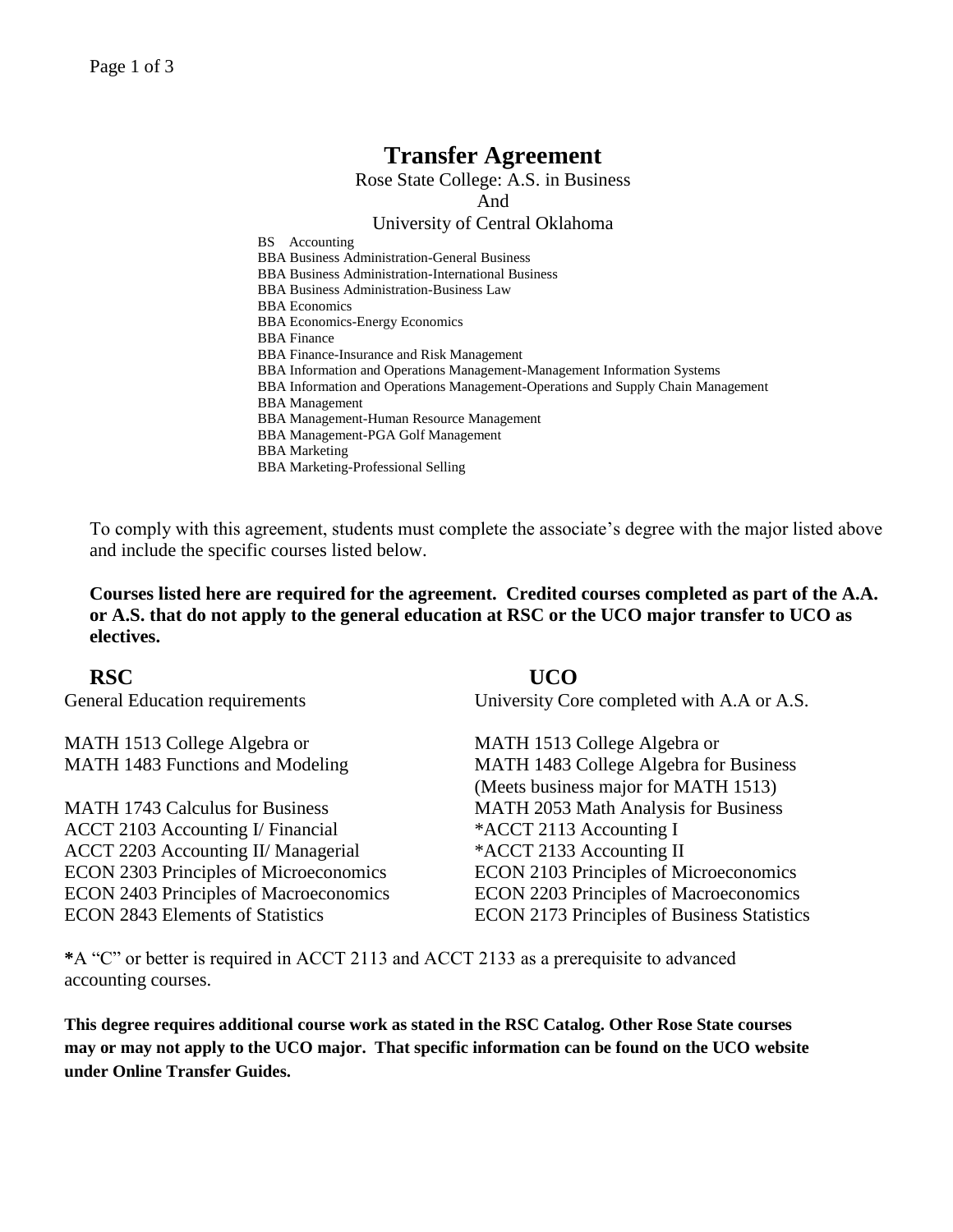Major Requirements

|                   |      | 24                                       |
|-------------------|------|------------------------------------------|
| Required courses: |      |                                          |
| <b>MRKT</b>       | 3013 | Principles of Marketing                  |
| MGMT              | 3103 | Principles of Management                 |
| LS                | 3113 | <b>Legal Environment of Business</b>     |
| <b>BCOM</b>       | 3143 | <b>Business Communication</b>            |
| <b>ISOM</b>       | 3263 | <b>Management Information Systems</b>    |
| <b>ISOM</b>       | 3313 | <b>Operations Management</b>             |
| <b>ISOM</b>       | 3323 | <b>Business Analytics</b>                |
| <b>FIN</b>        | 3563 | <b>Fundamentals of Business Finance</b>  |
|                   |      |                                          |
| <b>MGMT</b> 4813  |      | Strategic Management (Senior Status) * # |

\* All Business Support and Business Core Courses must be completed prior to taking the Capstone Course.

# All BBA or BS in Accounting majors must successfully complete the Business Senior Exam (BSE) as a component of MGMT 4813 Strategic Management.

#### **Business Major Component (beyond the Business Core): 24-41 hours**

The remainder of the requirements are listed in the UCO undergraduate catalog for each major. BS Accounting---33 (includes an additional GPA in major courses and in the 3/4000 level accounting courses) BBA Business Administration-General Business---24 BBA Business Administration-International Business---24-32 BBA Business Administration-Business Law---24 BBA Economics---27 BBA Economics-Energy Economics---33 BBA Finance---27 BBA Finance-Insurance and Risk Management---24 BBA Information and Operations Management-Management Information Systems--33 BBA Information and Operations Management-Operations and Supply Chain Management --30 BBA Management--30 BBA Management-Human Resource Management--24 BBA Management-PGA Golf Management---41 BBA Marketing--27 BBA Marketing-Professional Selling--27 **Electives to bring total to……………………………………………………………………………………..124**

### **Minimum Grade Requirements**

#### **For the Accounting major:**

1. Average in (a) all college course work, (b) course work at UCO, and (c) business core courses (including the capstone course) ...................................................................................... 2.25

2. Average in all major courses...................................................... 2.50

3. Average in the 3/4000 level accounting courses in the major…..2.50